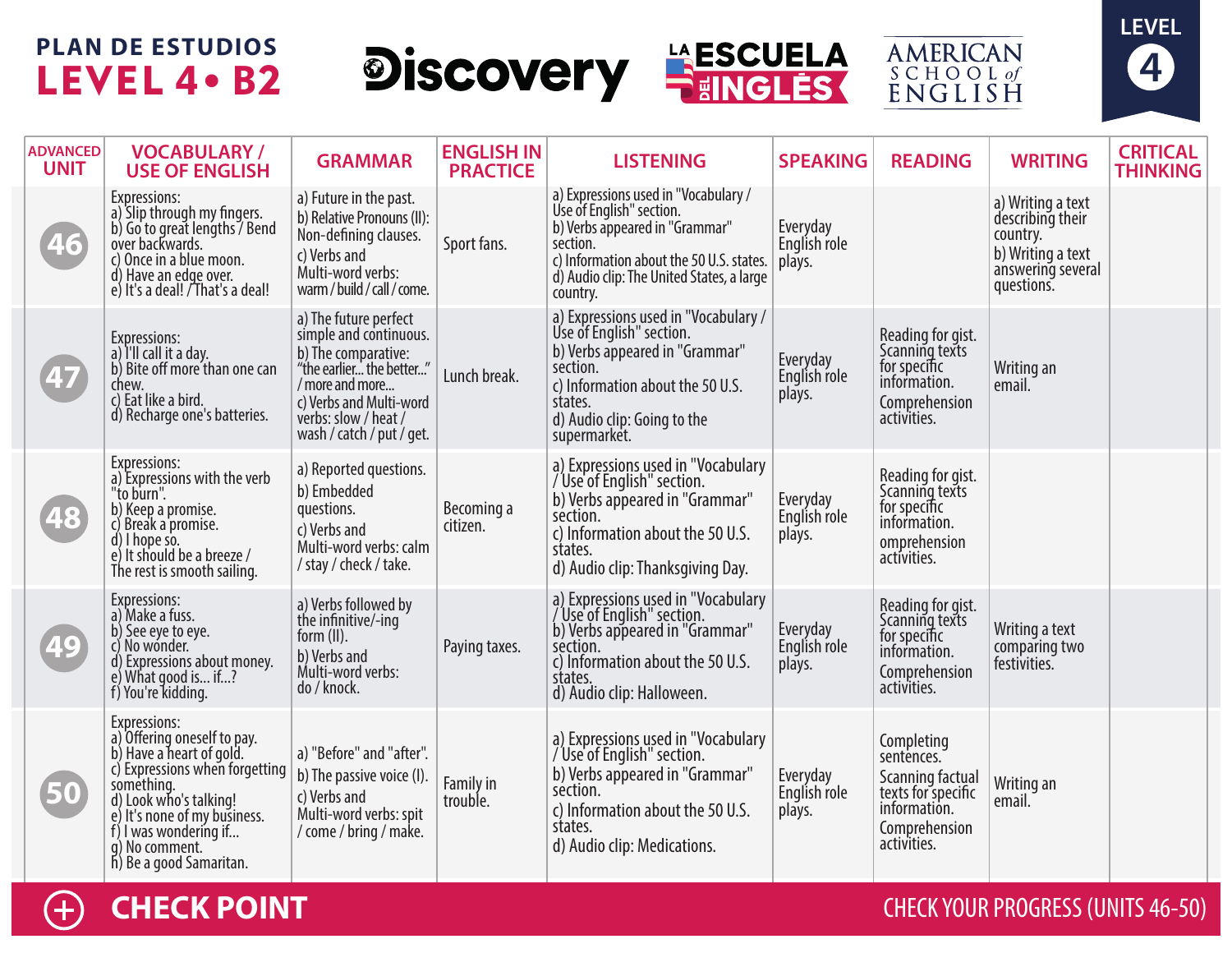# **PLAN DE ESTUDIOS** LEVEL 4 . B2







**AMERICAN** SCHOOL of<br>ENGLISH

| <b>ADVANCED</b><br><b>UNIT</b> | <b>VOCABULARY /</b><br><b>USE OF ENGLISH</b>                                                                                                                                                                                                                                      | <b>GRAMMAR</b>                                                                                                                                                                                                | <b>ENGLISH IN</b><br><b>PRACTICE</b> | <b>LISTENING</b>                                                                                                                                                                                                  | <b>SPEAKING</b>                    | <b>READING</b>                                                                                      | <b>WRITING</b>                          | <b>CRITICAL</b><br><b>THINKING</b> |
|--------------------------------|-----------------------------------------------------------------------------------------------------------------------------------------------------------------------------------------------------------------------------------------------------------------------------------|---------------------------------------------------------------------------------------------------------------------------------------------------------------------------------------------------------------|--------------------------------------|-------------------------------------------------------------------------------------------------------------------------------------------------------------------------------------------------------------------|------------------------------------|-----------------------------------------------------------------------------------------------------|-----------------------------------------|------------------------------------|
| 51                             | a) Expressing conditional<br>sentences.<br>b) Commands. The imperative.<br>c) Mind your own business.<br>d) Expressions with the word<br>e) Watch out! / What your step!                                                                                                          | a) Connectors: as well<br>as, while, whereas,<br>however, in spite of,<br>despite, etc.<br>b) Verbs and Multi-word<br>verbs: set / tip / hand /<br>put / come / keep.                                         | The hold-up.                         | a) Expressions used in "Vocabulary /<br>Use of English" section.<br>b) Verbs appeared in "Grammar"<br>section.<br>c) Information about the 50 U.S. states.<br>d) Audio clip: 911.                                 | Everyday<br>English role<br>plays. | Reading for gist.<br>Scanning texts<br>for specific<br>information.<br>Comprehension<br>activities. | Writing a blog<br>post.                 |                                    |
|                                | <b>Expressions:</b><br>a) To be a quinea pig.<br>b) We'll see.<br>c) Expressions with "better days".<br>d) To take care.<br>e) To get/earn some brownie<br>points.<br>f) To be honest.                                                                                            | a) Second conditional.<br>b) Difference between<br>"other" and "another".<br>c) Verbs and Multi-word<br>verbs: lie (i) / lie (r) /<br>care / get.                                                             | Getting better.                      | a) Expressions used in "Vocabulary /<br>Use of English" section.<br>b) Verbs appeared in "Grammar"<br>section.<br>c) Information about the 50 U.S. states.<br>d) Audio clip: Getting along with the<br>Americans. | Everyday<br>English role<br>plays. | Reading for gist.<br>Scanning texts<br>for specific<br>information.<br>Comprehension<br>activities. | Writing a<br>story.                     |                                    |
| 53                             | Expressions:<br>a) To take center stage.<br>b) To search high and low.<br>c) Let's call it quits!<br>d) Let's get over with<br>e) Go ahead.<br>f) Supposing.                                                                                                                      | a) "To be allowed to" and<br>"to be supposed to".<br>b) Difference between<br>"as" and "like".<br>c) Narrative past tenses.<br>d) Verbs and Multi-word<br>verbs: draw / stop / sell /<br>snap / pass / check. | At the<br>supermarket.               | a) Expressions used in "Vocabulary /<br>Use of English" section.<br>b) Verbs appeared in "Grammar"<br>section.<br>c) Information about the 50 U.S. states.<br>d) Audio clip: Greeting people.                     | Everyday<br>English role<br>plays. | Reading for gist.<br>Scanning texts<br>for specific<br>information.<br>Comprehension<br>activities. | Writing an<br>email.                    |                                    |
|                                | Expressions:<br>a) As far as I know / From what<br>I've heard.<br>b) To be in a bad spot / To go from<br>bad to worse.<br>c) Conditional sentences.<br>d) Expressing certainty and<br>possibility.<br>e) Expressions related with anger.<br>f) To have/need a shoulder to cry on. | a) Differences between<br>"to do" and "to make".<br>b) Time linkers.<br>c) Verbs and Multi-word<br>verbs: lay / kick / screw<br>/ get / break / fall.                                                         | A big mistake.                       | a) Expressions used in "Vocabulary /<br>Use of English" section.<br>b) Verbs appeared in "Grammar"<br>section.<br>c) Information about the 50 U.S. states.<br>d) Audio clip: Discrimination at work.              | Everyday<br>English role<br>plays. |                                                                                                     | Writing a text<br>giving an<br>opinion. | Use of a<br>coherent<br>opinion.   |
| 55                             | Expressions:<br>a) To take a while.<br>b) Wait and see.<br>c) To feather your nest.<br>d) Expressions about opportunities.<br>e) The word "stuff".<br>f) To go either way.                                                                                                        | a) Third conditional.<br>b) Difference between<br>"if" and "whether".<br>c) Used to/be used to/get<br>used to/would.<br>d) Verbs and Multi-word<br>verbs: throw / tear /<br>spruce / put.                     | New house.                           | a) Expressions used in "Vocabulary /<br>Use of English" section.<br>b) Verbs appeared in "Grammar"<br>section.<br>c) Information about the 50 U.S. states.<br>d) Audio clip: Saint Patrick's Day.                 | Everyday<br>English role<br>plays. | Reading for gist.<br>Scanning texts<br>for specific<br>information.<br>Comprehension<br>activities. | Writing a text<br>giving an<br>opinion. |                                    |



### **CHECK POINT CHECK ACCESS** (UNITS 51-55)